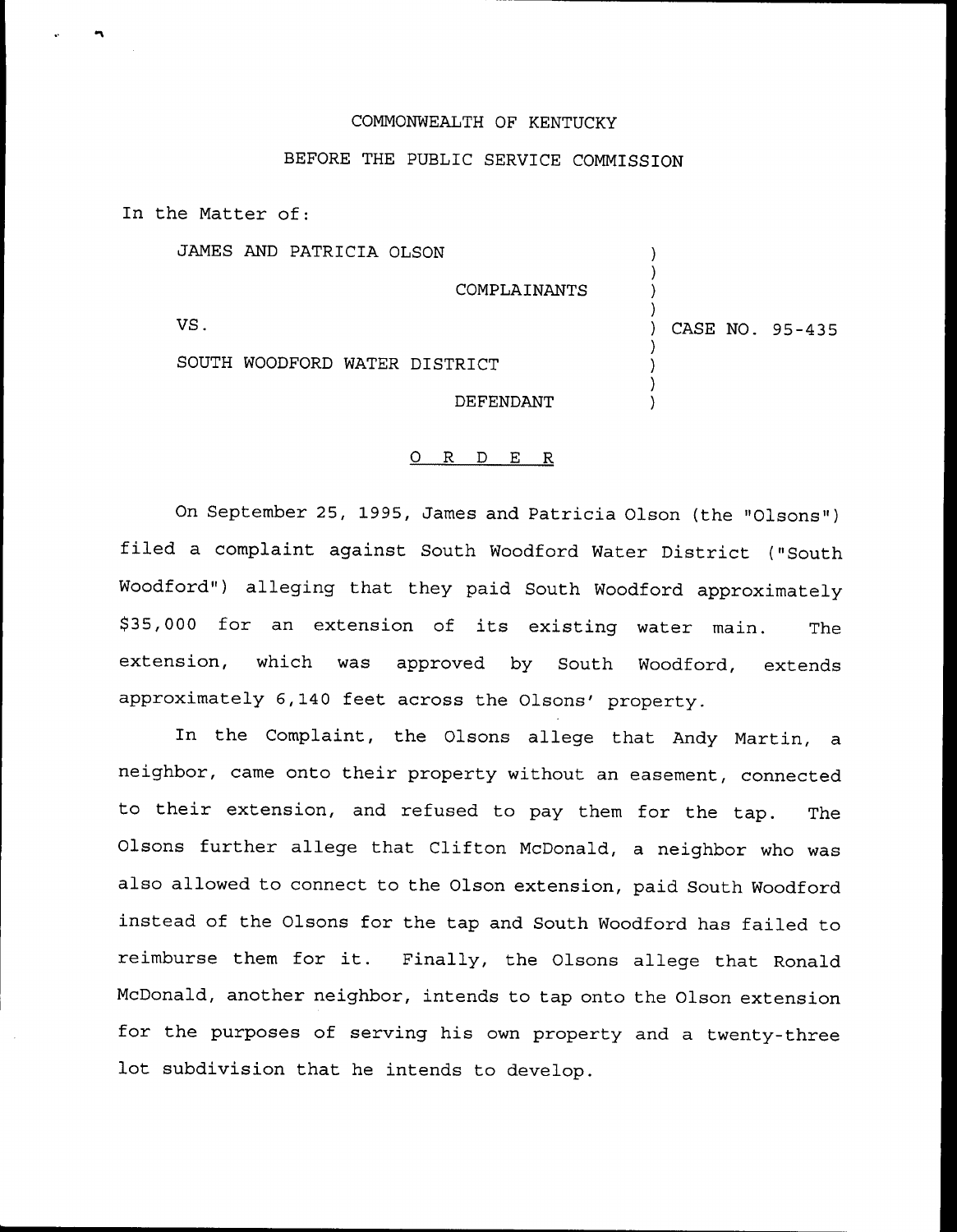Citing 807 KAR 5:066, Sections 11(2) (b) (2) and 11(2) (b) (3), the Olsons request for their relief that the cost of the extension in question be distributed among those who plan to use it. <sup>807</sup> KAR 5:066, Sections 11(2) (b) (2) and 11(2) (b) (3), clearly state that each customer who pays for an extension to <sup>a</sup> utility's main shall be reimbursed when additional customers connect their service lines directly to the extension installed and not to extensions or laterals therefrom.

On October 23, 1995, South Woodford filed its Answer to the Olsons' Complaint. In its Answer, South Woodford states that neither Andy Martin nor Clifton McDonald has connected a service line directly to the extension installed by the Olsons. South Woodford claims that Andy Martin and Clifton McDonald have constructed a lateral and an extension, respectively, from the Olsons' extension.

On November 28, 1995, the Commission entered an order requesting additional information concerning the construction by Mr. McDonald and Mr. Martin. On December 28, 1995, South Woodford filed its response which consisted of a map showing the location of the above-referenced extensions and lateral, South Woodford's Clear Creek extension design drawing, and copies of South Woodford's contracts with James E. Olson, Andy Martin, and Clifton and Lucille McDonald, Sr.

The information South Woodford filed on November 28, 1995 indicates that Andy Martin and Clifton McDonald, Sr., South Woodford's customers, do not have "service lines" directly

 $-2-$